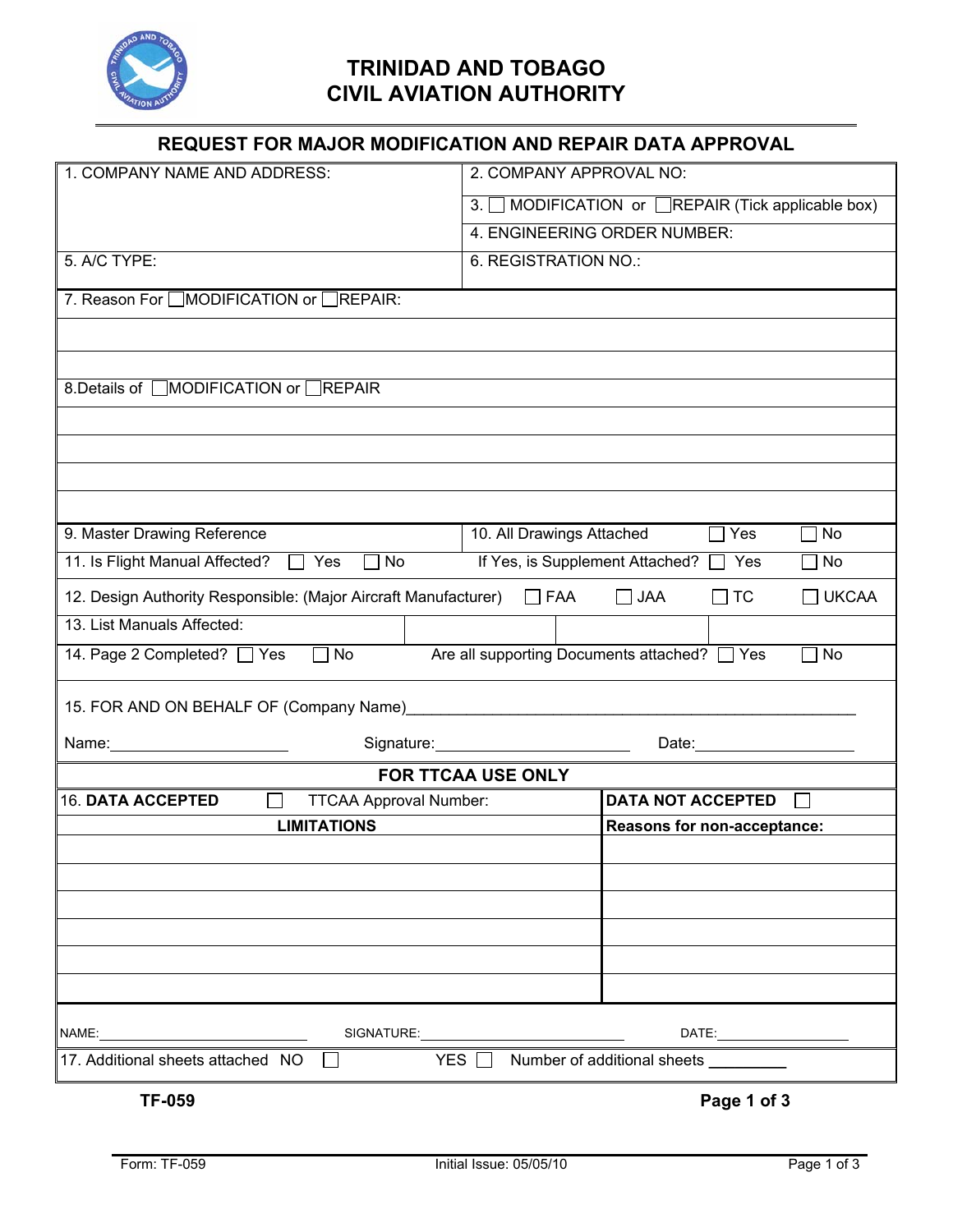

## **TRINIDAD AND TOBAGO CIVIL AVIATION AUTHORITY**

## *In making this application the applicability of items on this table has been assessed and appropriately addressed.*

| 18. Detailed Description:                      |
|------------------------------------------------|
|                                                |
|                                                |
|                                                |
|                                                |
|                                                |
|                                                |
|                                                |
| 19. Instructions Necessary For Installation:   |
|                                                |
|                                                |
| 20. Stress Analysis:                           |
|                                                |
| 21. Power Supplies:                            |
|                                                |
|                                                |
| 22. Cooling Requirements:                      |
|                                                |
| 23. Aerial Position:                           |
|                                                |
|                                                |
| 24. Fuses:                                     |
|                                                |
| 25. Component Listing:                         |
|                                                |
|                                                |
| 26. Equipment Lighting:                        |
|                                                |
| 27. Effects on other System:                   |
|                                                |
|                                                |
| 28. Interface:                                 |
|                                                |
| 29. Crew Notices/Placards:                     |
|                                                |
| 30. Modification Procedure:                    |
|                                                |
|                                                |
| 31. Compatibility With Other Mods/Repairs:     |
|                                                |
|                                                |
| 32. The Maintenance Schedule is affected: Yes, |
|                                                |
| 33. Tests:                                     |
|                                                |
|                                                |
| 34. Flight Tests:                              |
|                                                |
|                                                |
| 35. Other Details:                             |
|                                                |
|                                                |
|                                                |

**TF-059 Page 2 of 3**